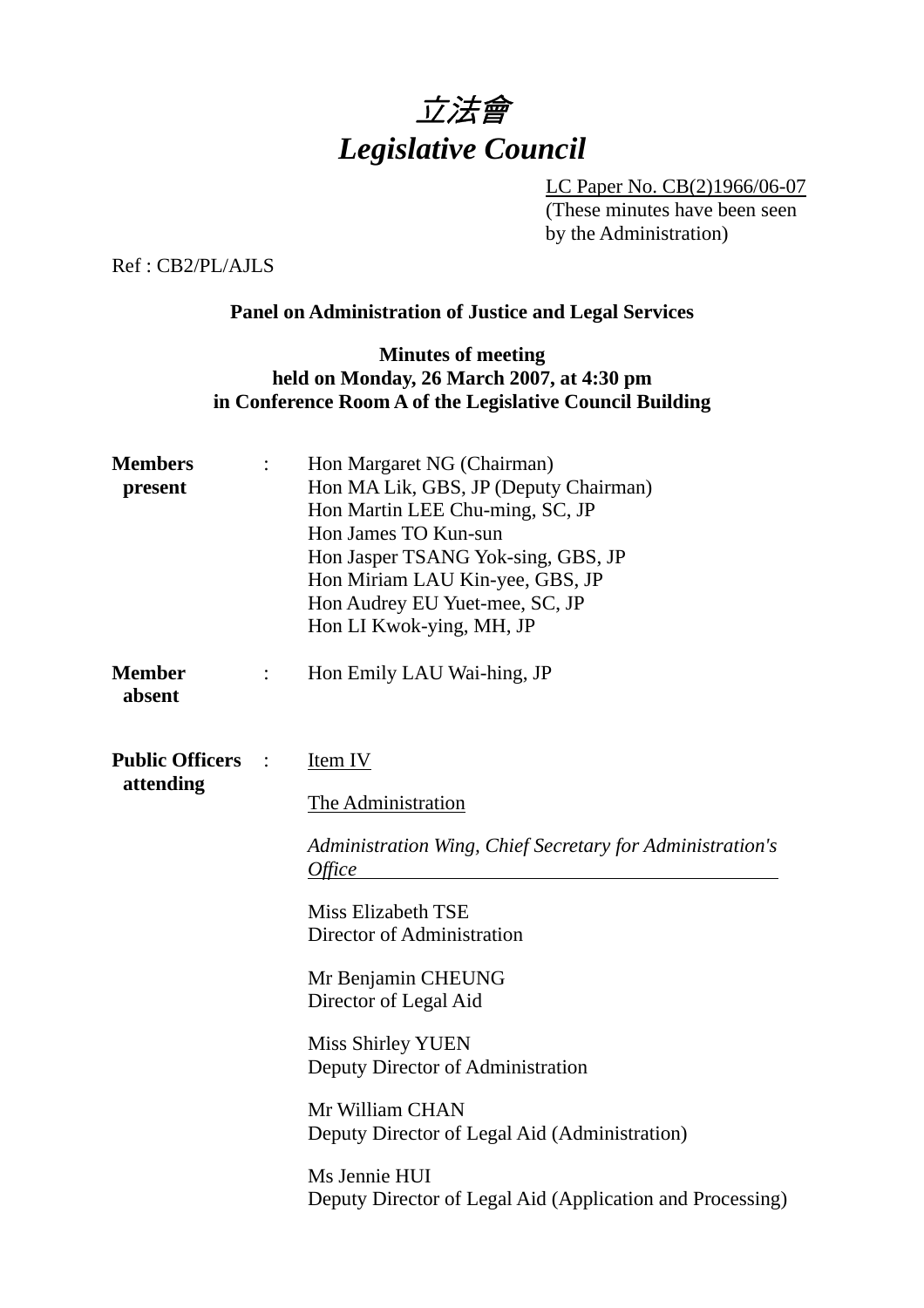Mrs Alice CHEUNG Assistant Director of Administration

Item V

The Administration

*Department of Justice*

Ms Lena CHI Deputy Law Officer (Treaties and Law)

Mr Frank POON Deputy Principal Government Counsel (Treaties and Law)

Miss S K LEE Deputy Principal Government Counsel (Treaties and Law) (Acting)

Ms Frances HUI Senior Government Counsel (Law Drafting Division)

**Attendance by invitation**  Item IV

Legal Aid Services Council

Mr. Paul CHAN, MH Chairman

Mr Victor LI **Secretary** 

Hong Kong Bar Association

Mr Rimsky YUEN, SC Chairman

Mr P Y LO Member of Bar Council

1<sup>st</sup> Step Association

Mr SO Chiu-kwong Vice-Chairman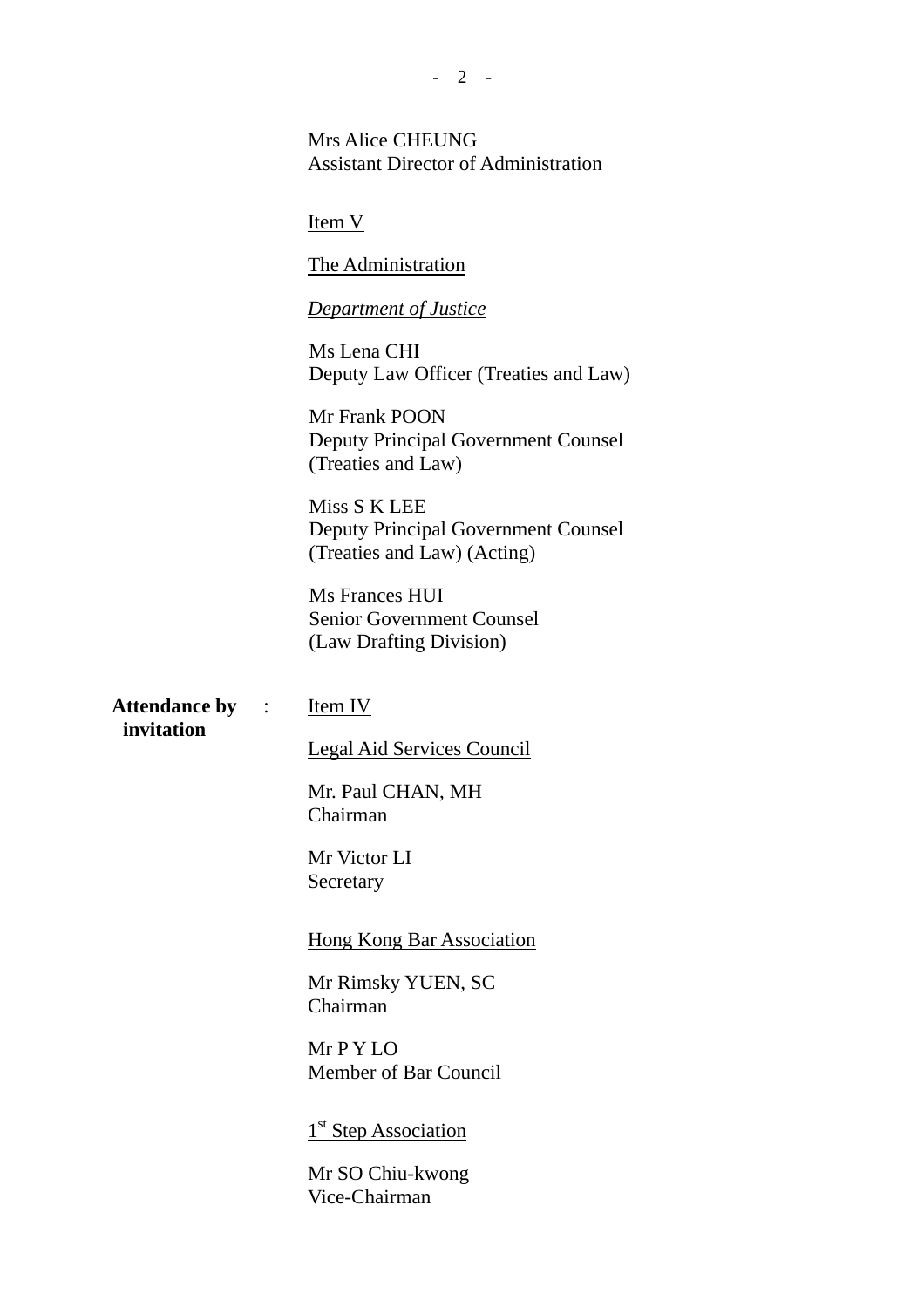|                               |                                 | Miss NG Yan-yee<br>Senior Organizer                       |
|-------------------------------|---------------------------------|-----------------------------------------------------------|
|                               |                                 | <b>Disable and Carer Concern Group</b>                    |
|                               |                                 | Mr CHAN Chi-chiu<br>Executive member                      |
|                               |                                 | Miss FAN Ngan-yau<br>Carer's member                       |
|                               |                                 | Item V                                                    |
|                               |                                 | <b>Hong Kong Bar Association</b>                          |
|                               |                                 | Mr Rimsky YUEN, SC<br>Chairman                            |
|                               |                                 | $Mr$ P Y LO<br>Member of Bar Council                      |
| <b>Clerk</b> in<br>attendance | $\mathbb{Z}^n$ . $\mathbb{Z}^n$ | Mrs Percy MA<br>Chief Council Secretary (2)3              |
| <b>Staff</b> in<br>attendance | $\mathcal{L}^{\text{max}}$      | Mr Arthur CHEUNG<br>Senior Assistant Legal Adviser 2      |
|                               |                                 | Miss Monna LAI<br>Assistant Legal Adviser 7 (Item V only) |
|                               |                                 | <b>Mrs Eleanor CHOW</b><br>Senior Council Secretary (2)4  |

- 3 -

#### Action

# **I. Confirmation of minutes of meeting**

(LC Paper No. CB(2)1393/06-07 - Minutes of meeting on 26 February 2007)

The minutes of the meeting held on 26 February 2007 were confirmed.

#### **II. Information paper issued since last meeting**

(LC Paper No. CB(2)1241/06-07(01) - Administration's letter dated 28 February 2007 on "Limited liability for professional practices"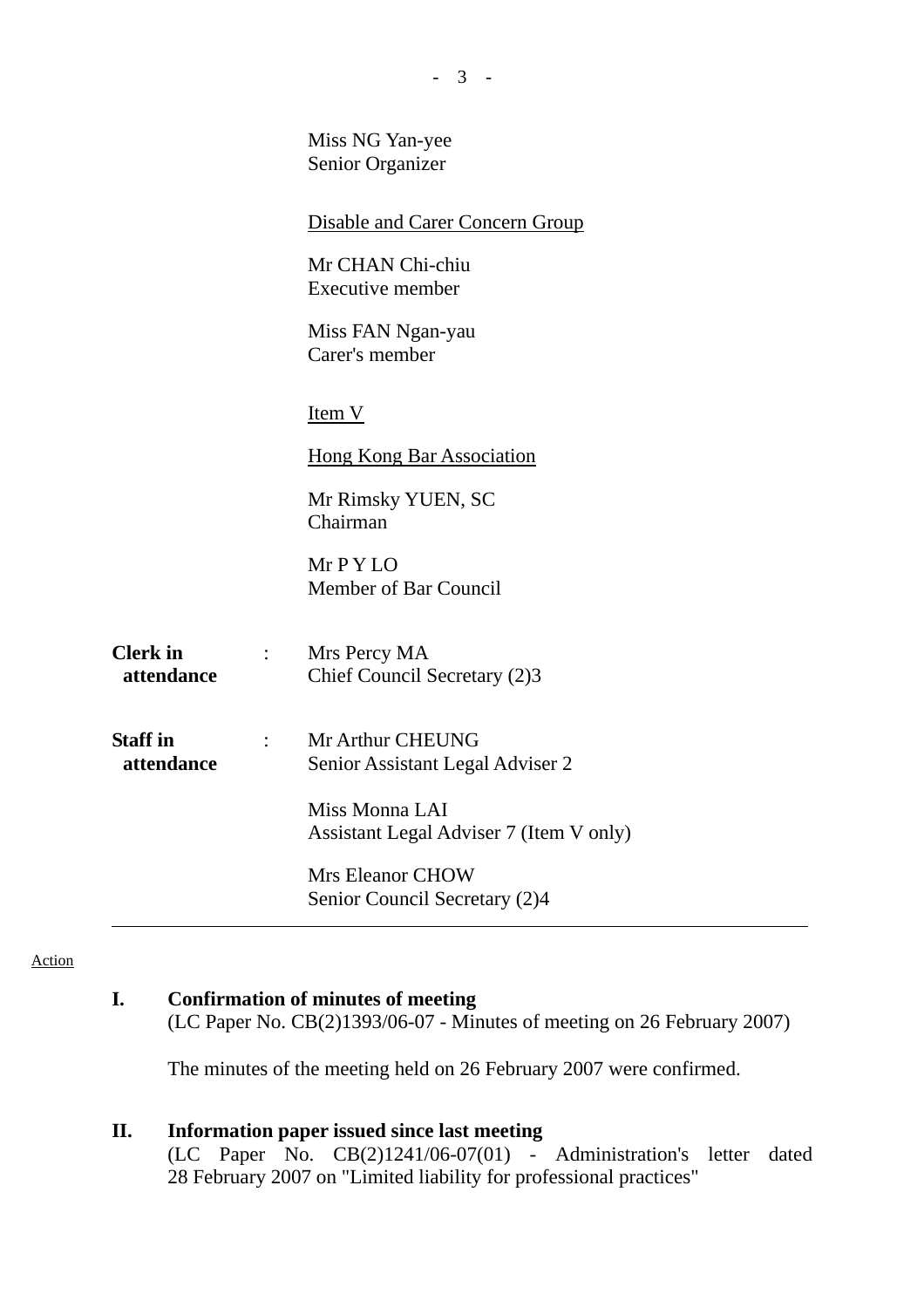LC Paper No. CB(2)1362/06-07(01) - Administration's reply on "Legal aid in coroners' inquest"

LC Paper No. CB(2)1414/06-07(01) - Administration's response to issues relating to "Civil Justice Reform" and "Implementation of a five-day week for the Judiciary")

2. Members noted that the above papers had been issued to the Panel.

#### **III. Items for discussion at the next meeting**

(LC Paper No. CB(2)1398/06-07(01) - List of outstanding items for discussion

LC Paper No. CB(2)1398/06-07(02) - List of items tentatively scheduled for discussion at Panel meetings in 2006-2007 session

LC Paper No. CB(2)1398/06-07(03) - List of follow-up actions

LC Paper Nos. CB(2)1321/06-07(01) - (04) - Papers on "Scheme of Provision of Certificate by Counsel under section 26A of the Legal Aid Ordinance")

3. Members agreed to discuss the following items at the next meeting on 23 April 2007 -

#### (a) Recovery agents

Members noted that at the Panel meeting on 22 January 2007, the Administration agreed to revert to the Panel in April 2007 on the outcome of the investigation into cases of recovery agents suspected of engaging in illegal activities and related issues. Members agreed that the deputations which had given views at the meeting in January 2007 would be invited to attend the next meeting; and

(b) Juvenile justice system

Members noted that the Administration had provided a paper to report progress of the review of the proposal to incorporate the principles and practices of restorative justice in dealing with juvenile offenders. Members agreed to follow up the relevant issues at the next meeting. Members also agreed that members of the Panel on Security and the Panel on Welfare Services, as well as other LegCo Members, would be invited to join the discussion. The deputations which had given views to the former Subcommittee on Juvenile Justice System would be invited to give views to the Panel.

4. The Chairman sought members' views on whether the Panel should discuss the operation of the Scheme of Provision of Certificate by Counsel under section 26A of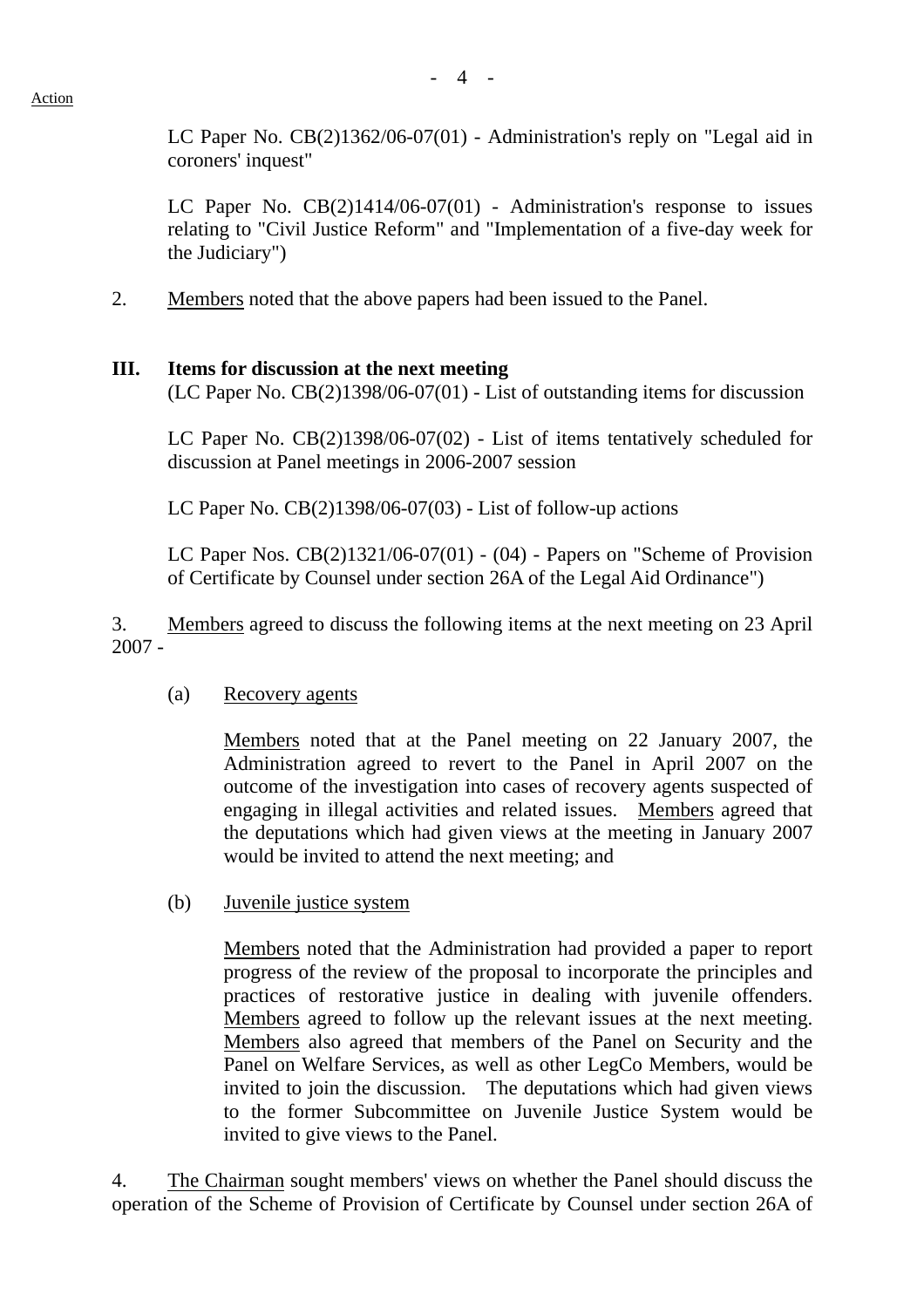the Legal Aid Ordinance as requested by Mr CHAN Siu-lan, a member of the public. No member considered it necessary for the Panel to discuss the matter.

## **IV. Provision of legal aid services**

(LC Paper No. CB(2)1395/06-07(01) - Background brief prepared by the LegCo Secretariat

LC Paper No. CB(2)1395/06-07(02) - Administration's paper on "Five-yearly review of the criteria for assessing the financial eligibility of legal aid applicants"

LC Paper No. CB(2)1472/06-07(01) - Submission from the Legal Aid Services Council

LC Paper No.  $CB(2)1472/06-07(02)$  - Submission from the 1<sup>st</sup> Step Association

LC Paper No. CB(2)1472/06-07(03) - Information note from the Office of Hon Margaret NG)

5. The Chairman welcomed representatives of the Administration and the deputations to the meeting. She said that the purpose of the meeting was to receive views on the approach of the five-yearly review of the criteria for assessing financial eligibility limits of legal aid applicants and issues relating to the provision of legal aid services.

#### Briefing by the Administration

6. Director of Administration (D of Adm) introduced the paper which set out the Administration's proposed scope of the 2007 five-yearly review of the criteria for assessing the financial eligibility of legal aid applicants. She said that the means test and the merits tests were the two cardinal criteria for granting legal aid. In assessing the financial eligibility of legal aid applicants, the Administration adopted a "financial capacity" approach. The Administration had introduced in 2006 a number of deductible items in computing the disposable income and disposable capital. According to the statistics of 2006-2007, only 5% of the legal aid applicants did not pass the means test under the Ordinary Legal Aid Scheme (OLAS) and the Supplementary Legal Aid Scheme (SLAS). For criminal legal aid, less than 1% of the applicants did not meet the means test. Under the current legal aid scheme, about 55% of the households in Hong Kong were eligible for the OLAS and over 70% of the households were eligible for the OLAS and SLAS.

7. D of Adm further said that the Administration would formulate more specific proposals for the five-yearly review in the latter half of 2007. She noted that members were concerned about the scope of the SLAS. The Administration would take the opportunity of this review to examine whether there was scope of improving the SLAS without undermining or jeopardising the financial viability of the scheme.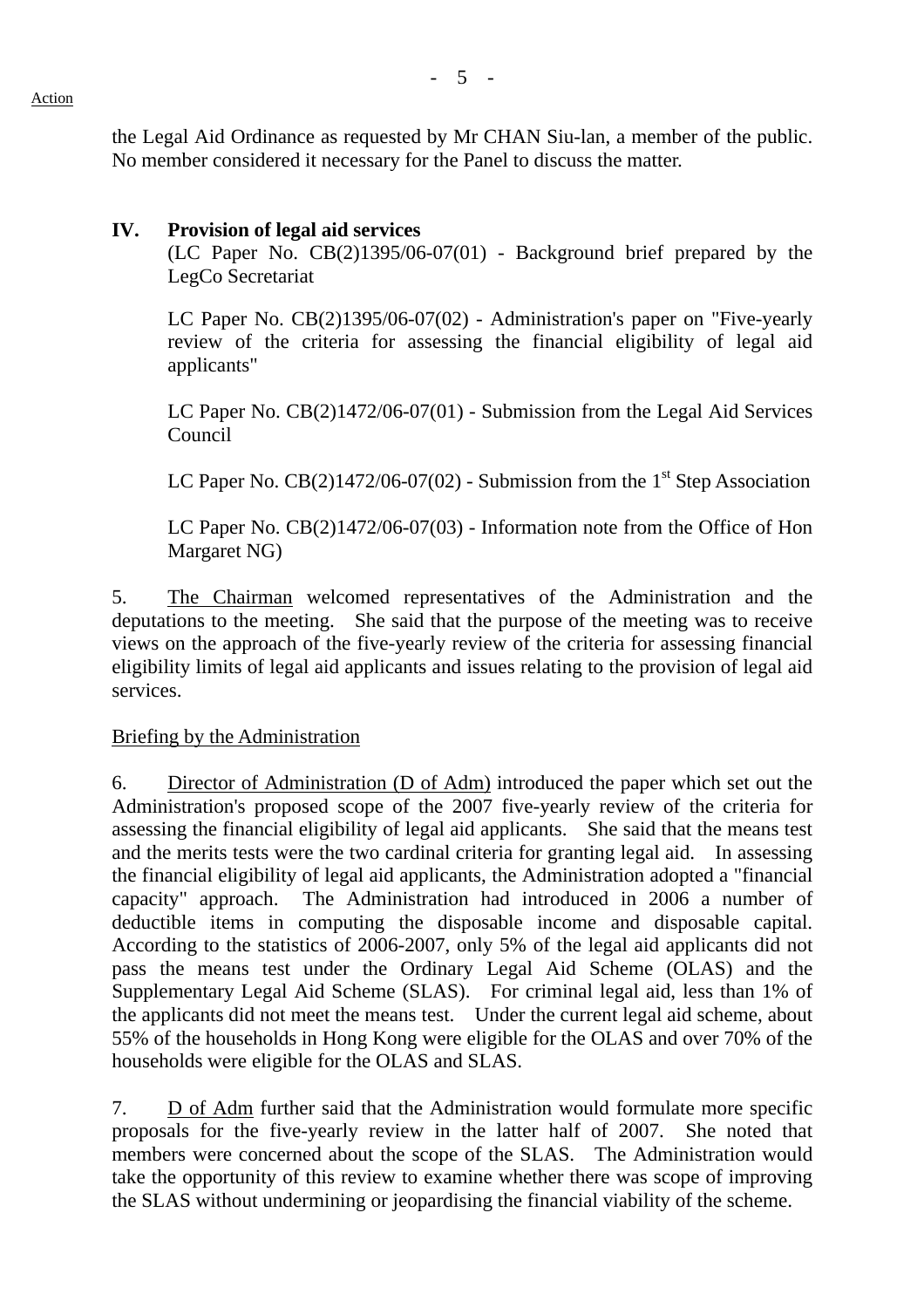#### Views of deputations

8. Mr Paul CHAN, Chairman of the Legal Aid Services Council (LASC), made the following suggestions -

- (a) legal aid should be extended to mediation, an alternative form of dispute resolution;
- (b) the savings of legal aid applicants who were about to retire should be disregarded in computing their disposable capital;
- (c) the personal allowance deductible in calculating disposable income of applicants, which was currently equivalent to 35-percentile household expenditure, should be increased; and
	- (d) issues such as the number of cases handled by assigned lawyers in private practice, the absolute right of legal aid applicants to select lawyers to represent them, and the role and operation of recovery agents in legal aid cases should also be considered in the context of the five-yearly review.

9. Mr Rimsky YUEN, Chairman of the Hong Kong Bar Association, said that the Bar Association supported the view of the Chairman of LASC that legal aid should be extended to mediation. He presented the Bar Association's views on the SLAS as follows -

- (a) the Bar Association, in giving views on the Law Reform Commission (LRC) 's Consultation Paper on Conditional Fees, had proposed that the existing financial eligibility limit of \$439,800 for the SLAS should be adjusted upward. The Bar Association had previously proposed that the limit should be increased to \$1 million. The main consideration was that the limit should be set at a reasonable level so as to allow the middle class who could not afford the high litigation costs to be eligible for legal aid and to have access to justice;
- (c) while the Bar Association did not support the proposed conditional fee regime, it proposed that the scope of the SLAS could be expanded to cover certain types of cases recommended by the LRC for the proposed regime, such as commercial cases in which an award of damages was the primary remedy sought and probate cases involving an estate.

10. Mr P Y LO, Member of the Bar Council, gave views on the financial eligibility limits as follows -

(a) at present, the Director of Legal Aid (DLA) had discretion to waive the upper limit of means test in meritorious cases involving a possible breach of the Hong Kong Bills of Rights or an inconsistency with the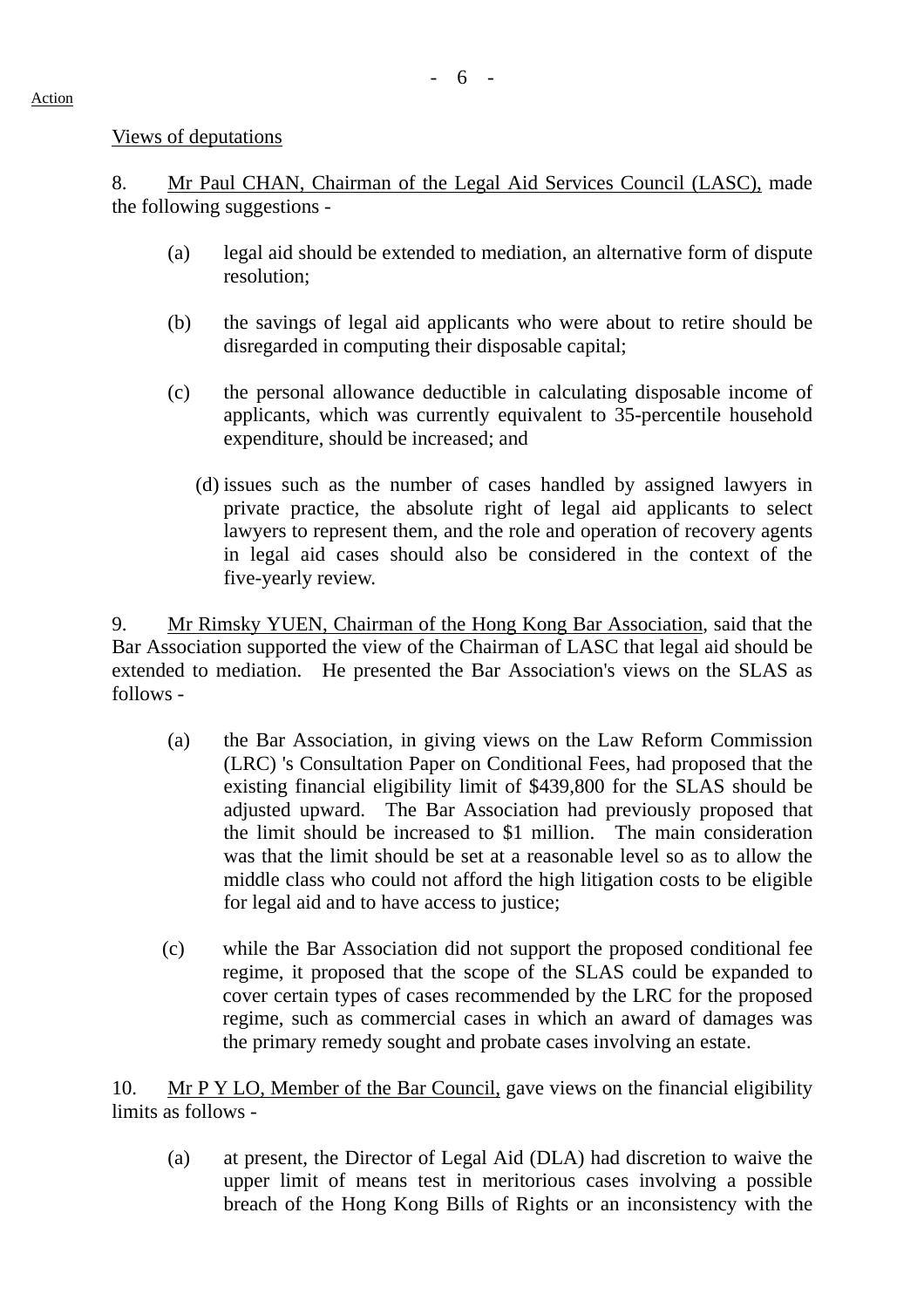International Covenant on Civil and Political Rights. DLA's discretionary power should be expanded to cover cases involving the fundamental rights of residents as stipulated in Chapter III of the Basic Law;

- (b) it was the Government policy to review the financial eligibility limits annually to take account of movements in CPI(C) and biennially to take account of changes of costs in private litigations. In the absence of information on changes in private litigations costs, he questioned whether it was appropriate for the Government to rely solely on the movements in CPI(C) in reviewing the financial eligibility limits for legal aid applicants; and
- (c) he agreed with the Chairman of the LASC that there was scope for increasing the allowance for household expenditure in calculating a legal aid applicant's disposal income.

11. Representatives of the 1<sup>st</sup> Step Association presented their views on financial eligibility limits for legal aid. They said that the stringent criteria for assessing financial eligibility of legal aid applicants had deterred victims of personal injuries from seeking legal aid. The Association suggested that the means test should be waived for the following types of legal aid applications -

- (a) employees' compensation claims;
- (b) professional negligence claims made by legal aid applicants who had become totally incapacitated as a result of personal injury by accident in the course of the employment, or who had reached retirement age; and
- (b) claims for damages made by legal aid applicants on behalf of family members who died by accident in the course of the employment.

12. Representatives of the Disable and Carer Concern Group presented a case which involved a claim for damages arising from the death of an applicant's son. While the applicant had appeared to be able to pass the merits test, her disposable capital had exceeded the financial limit. Although she had a strong case to institute legal proceedings, she could not do so because of the high litigation costs involved and the risk of losing the case. The case illustrated that the current financial eligibility limits had prevented her from having access to justice.

#### Discussion

13. The Chairman said that when the Panel received views on legal aid services in 2001-2002, some victims of personal injuries cases advised members that they had resorted to engaging recovery agents because of the difficulty in passing the means test for legal aid. The Chairman urged the deputations to provide information on cases involving recovery agents to the Administration for follow-up. They were also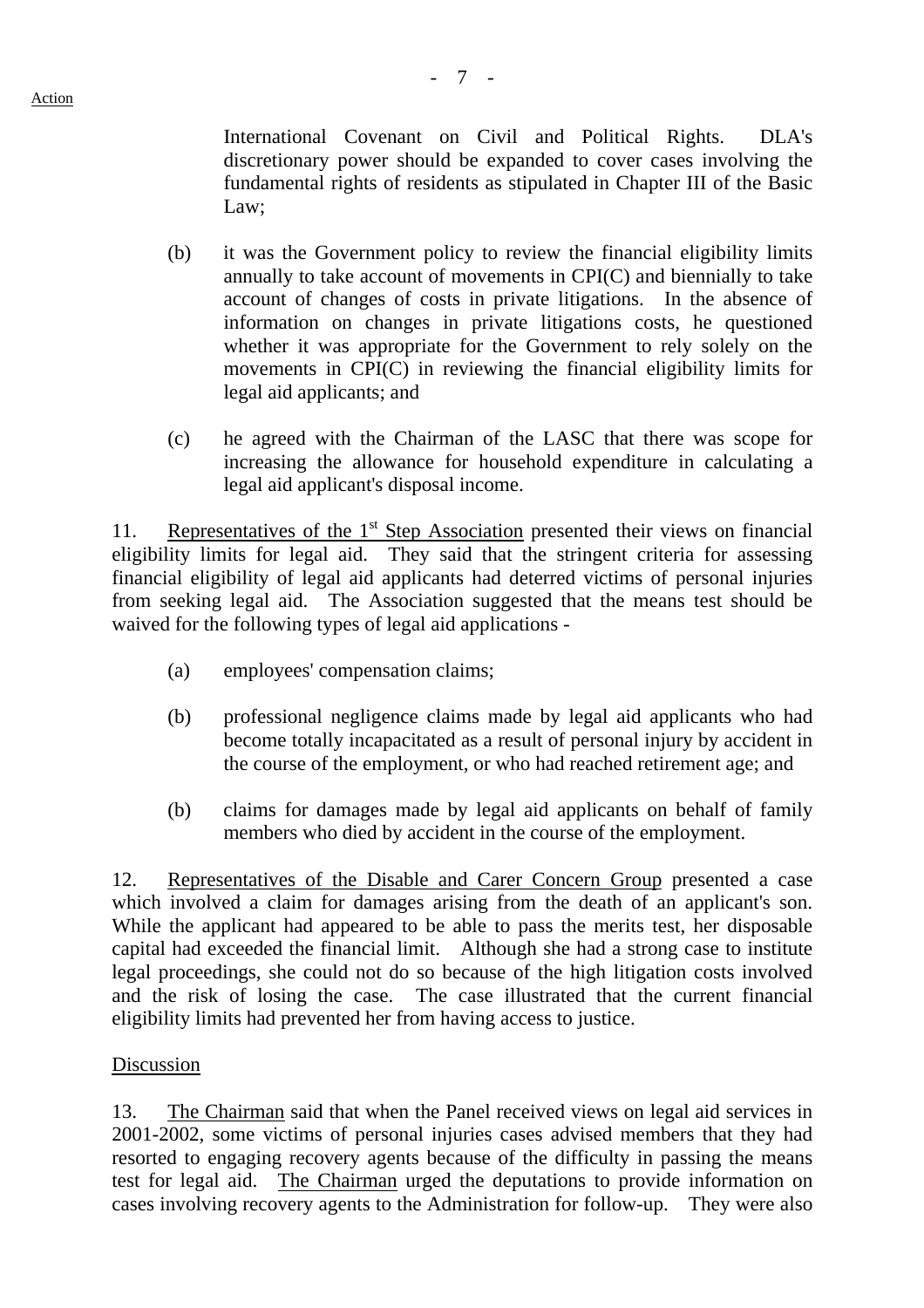welcome to be present at the next meeting of the Panel to be held on 23 April 2007 when the item of recovery agents was discussed.

14. The Chairman referred members to the note prepared by her office on statistics relating to legal aid applications from 2004-2005 to 2007-2008 (tabled at the meeting and issued vide LC Paper CB(2) 1472/06-07(03) after the meeting). She pointed out that the number of legal aid applications received only represented some 40% of the number of enquires received, and legal aid was granted to 50% of the applicants. The note also provided the number of applications refused on means and on merits respectively. Noting that the actual expenditure on legal aid cases was lower than the estimated provision for four consecutive years from 2004-2005 to 2007-2008, the Chairman asked whether this was due to the stringent criteria on merits, and whether the legal aid scheme had addressed the needs of society.

15. Mr James TO held the view that in assessing the financial eligibility of a legal aid applicant, the Administration should take into account other relevant factors such as age and physical condition. For instance, in computing disposable capital, consideration should be given to disregarding the savings of an applicant who had passed the merits test and was approaching retirement age or had become incapacitated. Since the Administration had processed many legal aid applications in the past, it should have the knowledge on what other items could be included as deductibles in computing the disposable income and capital of an applicant.

16. Mr James TO conveyed the view of Mr Martin LEE, who had just left the meeting, that the existing legal aid schemes had not addressed the needs of the middle class and had not kept pace with social developments. The Administration should consider adopting new concepts to operate the SLAS, such as expanding the scope of the SLAS to cover other types of cases and increasing its financial eligibility limit.

- 17. D of Adm made the following points
	- (a) the fundamental principle that the SLAS was self-financing should be maintained. On whether the scope of the SLAS could be expanded to cover new types of cases, the Administration would need to assess the financial implications involved before it was in a position to formulate any specific proposals;
	- (b) the Administration was positive towards the suggestion of the LASC that legal aid should be extended to mediation. In fact, the Pilot Scheme on Legal Aid for Matrimonial Cases was launched in March 2005, and the Administration would conduct an evaluation of the Pilot Scheme; and
	- (c) following the five-yearly review of the criteria for assessing the financial eligibility of legal aid applicants in 2002, a number of deductible items (e.g. maintenance payment, insurance money received from personal injuries claims) had been included in computing the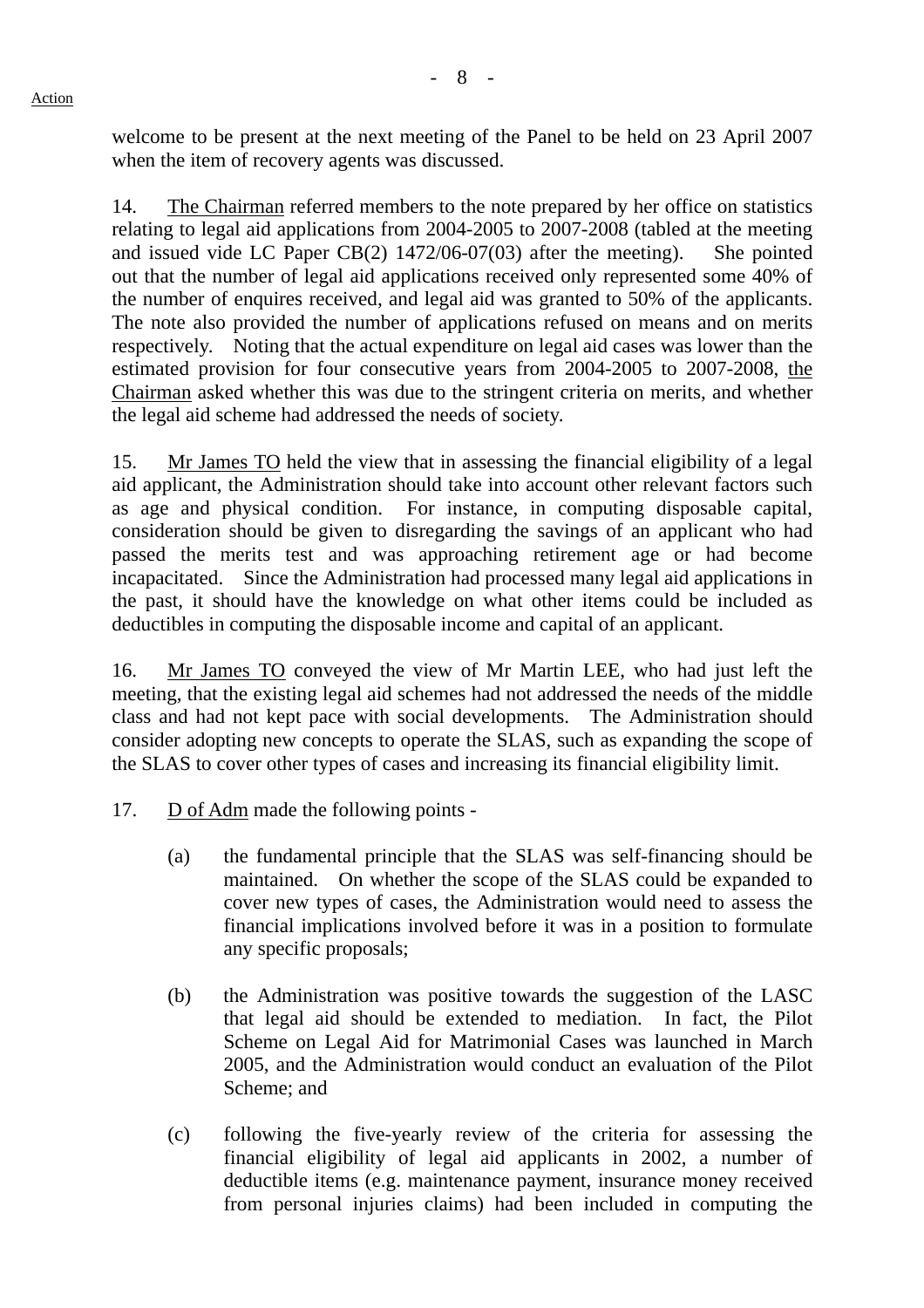disposable income and capital of an applicant. The purpose of the five-yearly review was to respond to social needs and development. The Administration would take into account the views and suggestions of members and the deputations in conducting the review.

18. Addressing the concern that a person was not eligible for legal aid because he was assessed to be over on means, DLA said that if a person considered that his case was meritorious and had a high chance of recovering damages, he could consider instituting legal action on a private basis first. When his financial resources had dropped to a level below the financial eligibility limit after incurring costs on litigation, he could then apply for legal aid.

19. The Chairman and Ms Miriam LAU pointed out that no one could tell with certainty that he could win a court case, no matter how meritorious the case was. It was unwise to advise a person to take the course of action mentioned by DLA.

20. Ms Miriam LAU said that the Liberal Party did not support the proposed conditional fee regime. While the SLAS should remain to be self-financing, the Liberal Party considered that its scope should be expanded to cover other types of cases. She enquired about the contribution rates payable by legally aided persons and whether the SLAS was making a profit.

21. D of Adm and DLA responded that the contribution rates under the SLAS were reduced from 15%/7.5% to 12%/6% in 2002, and further to 10%/6% in 2006. At present, 80% of the claims made contribution at a rate of 6%. DLA added that there were quite a number of unsuccessful claims and the legal costs incurred had to be written off. In fact, the SLAS Fund would have incurred a deficit if not for income from interest.

22. Mr Rimsky YUEN said that the contribution rate and the financial limit under the SLAS could be applied flexibly. For instance, legal aid could be granted to an applicant whose financial resources exceeded the statutory financial limit, on the condition that he agreed to make a higher contribution rate, say 15%.

23. The Chairman said that apart from the issues raised by members and the deputations at the meeting, the Administration should take into account the following issues when conducting the five-yearly review -

- (a) there was a consensus among the Bar Association, the Law Society, the LRC, the LASC and the LegCo that the scope of the SLAS should be expanded;
- (b) the policy objective of legal aid was to ensure that no one with reasonable grounds for taking or defending legal action in the Hong Kong court was prevented from doing so because of a lack of means. The Administration should consider the appropriateness of having a one-line financial eligibility limits for all types of cases; and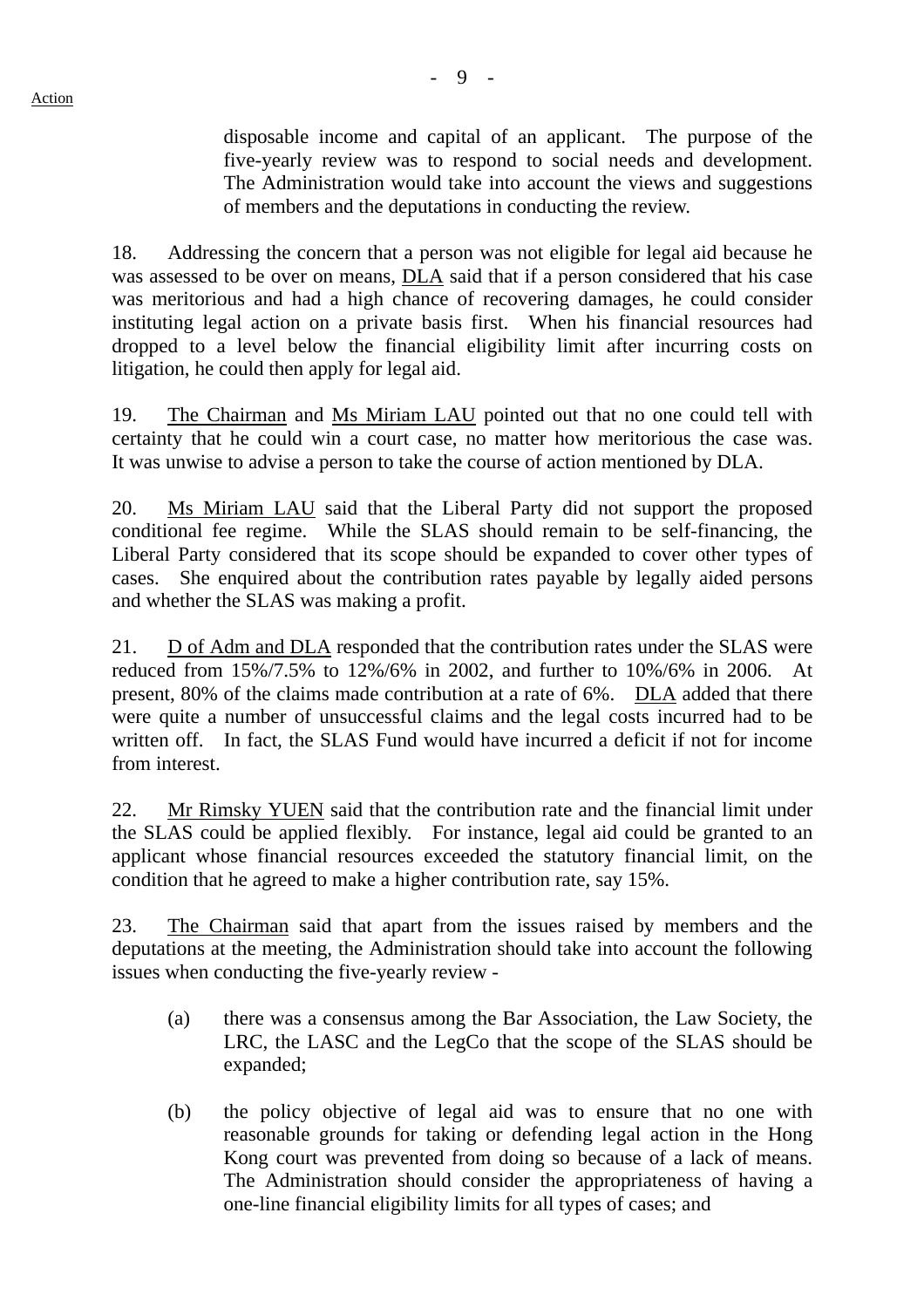## **V. Implementation of international conventions in local legislation**

(LC Paper No. CB(2)1398/06-07(04) - Administration's paper on "Implementation of international agreements in the Hong Kong SAR"

LS50/06-07 - Background brief on "Review of legislative provisions implementing international conventions in local legislation")

24. Deputy Law Officer (Treaties and Law) (DLO) briefed members on the various methods employed to implement international agreements which applied to Hong Kong. In gist, legislation to implement international agreements would not be required where the relevant provisions of the international agreements were related to matters of principle, or to matters which were already dealt with under existing legislation, or where the international obligations could be implemented by administrative means. Where legislation to implement international agreements was required, different approaches could be adopted. These included -

- (a) incorporating agreement texts into the implementing legislation, usually in a Schedule, and where necessary, introducing additional provisions to supplement the incorporated agreement text;
- (b) transforming the wording and terminology of an agreement to conform to the normal usage in the domestic context; and
- (c) referring to the requirements under an international agreement in the implementing legislation without setting out the text. This approach had been used where the relevant agreement provisions were technical.

25. DLO further said that the Administration would need to continue to employ different approaches to implement international agreements, having regard to the different nature and contents of each international agreements. These approaches were not unique to Hong Kong but were also used in other common law jurisdictions. In practice, the approach adopted would be decided on a case-by-case basis by the responsible policy bureau/department, having regard to its policy objectives and requirements and nature and substance of the international agreement in question, and after consulting the Department of Justice.

26. The Chairman said that the issue was referred by the Bills Committee on Hazardous Chemicals Control Bill which had expressed concern about the consistency in the implementation of international agreements in local legislation. The Chairman invited representatives of the Bar Association to give views on the issue.

27. Mr Rimsky YUEN made the following points -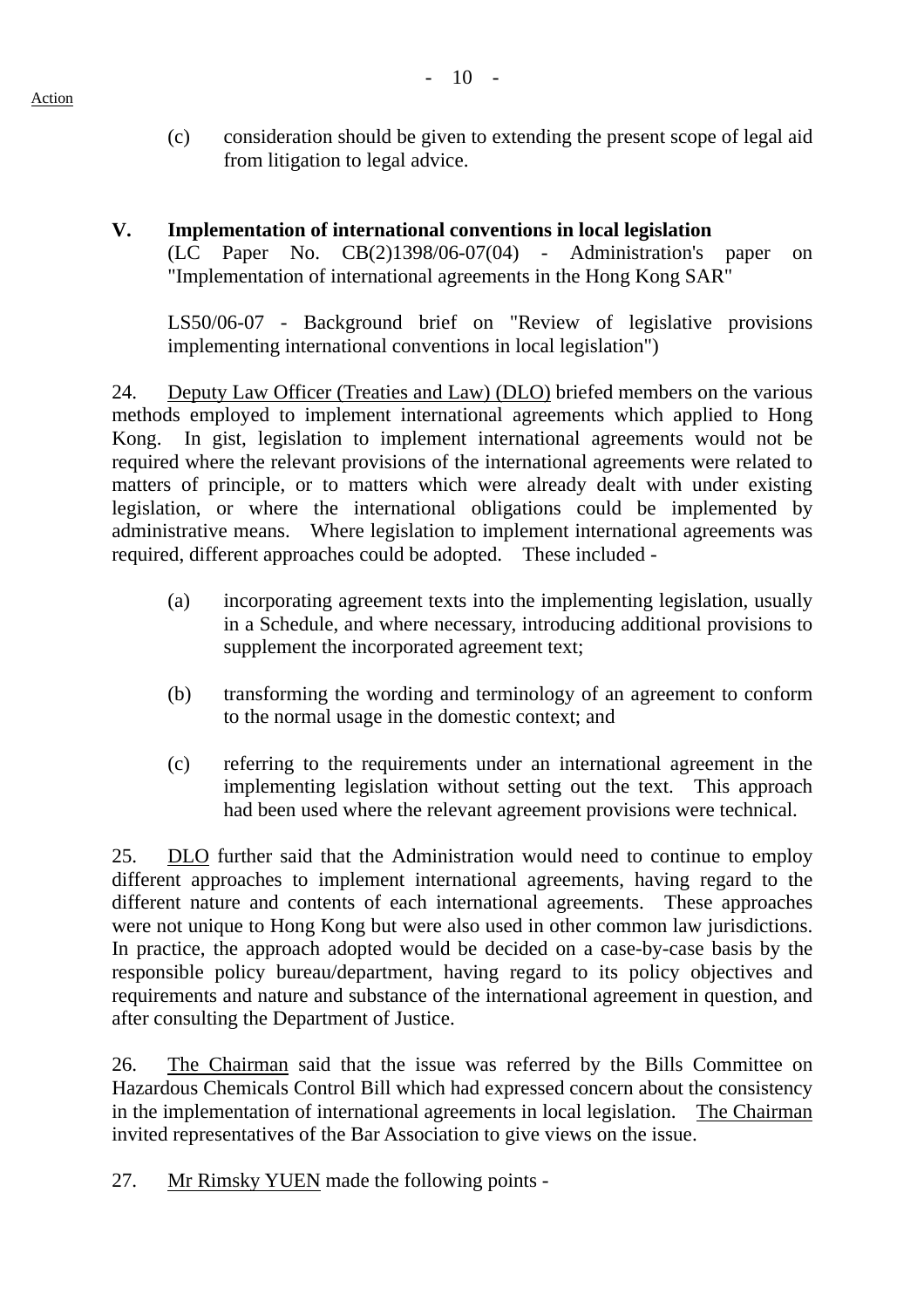(a) where an international agreement was to apply to Hong Kong partly, the wording of the applicable provisions should be examined and suitably adapted in local legislation;

- (b) where an international agreement was to apply to Hong Kong wholly, the ideal arrangement was to incorporate its text in the relevant Ordinance in the form of a Schedule. If not, it might give rise to the question of whether future amendments to international requirements would automatically be applied to Hong Kong without going through the legislative process;
- (c) the use of a general reference clause to international agreements, which were technical in nature, in local legislation was understandable. While any amendments to such international agreements needed not undergo the legislative process, consideration could be given to designating a person or a body such as the CE-in-Council the responsibility to examine such amendments; and
- (d) some international agreements were available in Chinese and English versions. The Administration might need to consider whether a mechanism should be put in place to deal with disputes arising from any discrepancies in the two versions, if such international agreements were incorporated into local legislation as a Schedule.

28. Assistant Legal Adviser 7 (ALA7), legal adviser to the Bills Committee on Waste Disposal (Amendment) Bill 2005 and the Bills Committee on Hazardous Chemicals Control Bill, introduced the background brief. She said that the main concern of the two Bills Committees was the implications of the use of a general reference clause to implement international conventions in local legislation, apart from the question of adopting a consistent approach to implement these conventions. She explained that the prevailing approach in implementing international conventions in local legislation was to expressly set out the relevant parts of the conventions that were to have the force in Hong Kong in the Ordinances concerned, often in a Schedule, with or without adaptation. Under this approach, the provisions of international conventions which had the force of law in Hong Kong as enacted by the Legislative Council were clear and certain.

29. ALA 7 added that in the two Bills in question, a general reference was made to the conventions concerned. The Administration was unable to identify the exact scope of the conventions concerned which it proposed to be included in the Bills. The approach to include a general reference clause on convention requirements, as proposed in the two Bills, would create uncertainty and ambiguity and future amendments to the conventions concerned would have the force of law in Hong Kong without undergoing the law-making process when adaptation could be made to suit local needs in Hong Kong. It would also set an undesirable precedent for the mode of implementation of international conventions applicable to Hong Kong in local legislation. In view of the concerns of the Bills Committees, the Administration agreed to delete the proposed general reference clauses from the two Bills.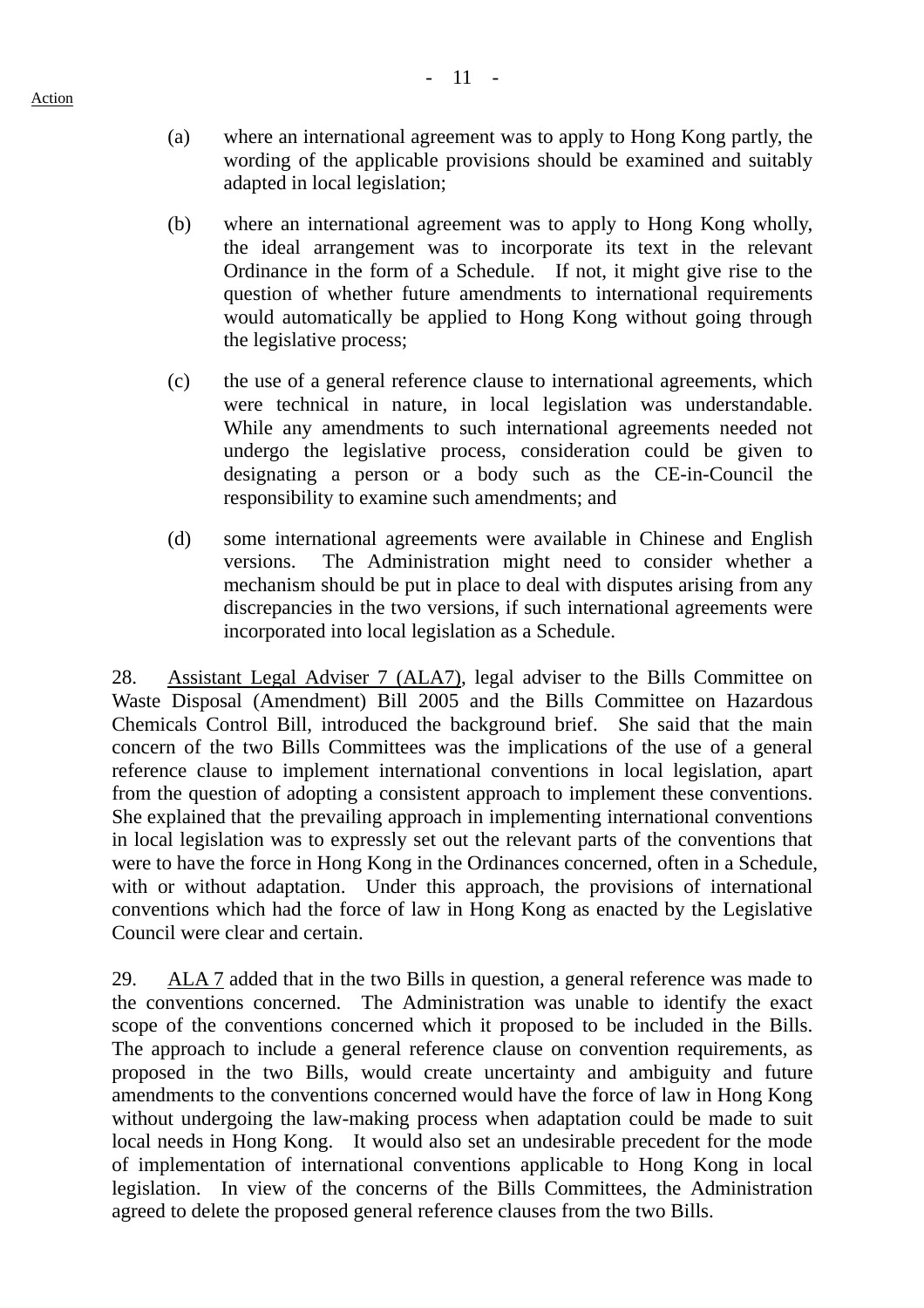30. DLO said that it was a common approach to implement an international agreement by incorporating its text in the form of a Schedule into the implementing legislation. In the past three years, international agreements were implemented in Hong Kong by way of 32 items of primary and subsidiary legislation. 23 of the 32 items, which were subsidiary legislation, adopted such an approach to implement international agreements in four main areas, namely, consular relations, avoidance of double taxation, surrender of fugitive offenders and mutual legal assistance in criminal matters. As mentioned earlier, the Administration also adopted other approaches in implementing international agreements. On the use of a general reference clause, DLO agreed that such an approach should not be adopted if it would give rise to ambiguity. The approach was not commonly used and was usually adopted for international requirements which were technical in nature. For example, under section 10 of the Chemical Weapons (Convention) Ordinance (Cap. 578), the Director-General of Trade and Industry, when exercising his authority in suspending/revoking permits or adding/varying permit conditions, had to be satisfied that it was appropriate to do so for the purpose of implementing the requirements of the Convention on the Prohibition of the Development, Production, Stockpiling and Use of Chemical Weapons and on their Destruction ("Convention"). Furthermore, some of the reference clauses could be quite specific, making reference to a particular chapter or Articles in the relevant international agreement. Addressing members' concern about the risk of automatic application of future amendments to international agreements to Hong Kong, DLO said that if the amendments involved matters of principle or went further than what was permitted under the implementing legislation, it was necessary for the Administration to amend the legislation to reflect the new requirements through the normal legislative process.

31. In the case of adopting a general reference clause in local legislation, the Chairman asked whether Hong Kong's obligations under an international agreement would remain as at the time of enactment of the implementing legislation or would change as the international agreement was amended. Deputy Principal Government Counsel (Treaties and Law) (Acting) (DPGC (Atg)) advised that it would depend on how the international agreement was defined in the implementing legislation in question. In some cases, the international agreements concerned were defined in the implementing legislation as the agreements "as amended from time to time".

32. DPGC (Atg) drew members' attention to the approach adopted in the Chemical Weapons (Convention) Ordinance (Cap. 578). DPGC (Atg) pointed out that the Administration had proposed Committee Stage Amendments to remove the text of the Convention from the Bill in response to suggestions by the Bills Committee. From the Bills Committee report, one of the considerations appeared to be that the text of the Convention could be amended from time to time. To introduce legislative amendments to reflect changes to the Convention from time to time might not represent efficient use of resources. In addition, even if the Convention was not set out in the Ordinance, members of the public could still have access to the full text of the Convention through the Internet or other avenues. It appeared that the reference to Convention requirements in that Bill and the reference to the Convention "as amended from time to time" was not necessarily considered inappropriate by the Bills Committee in that case.